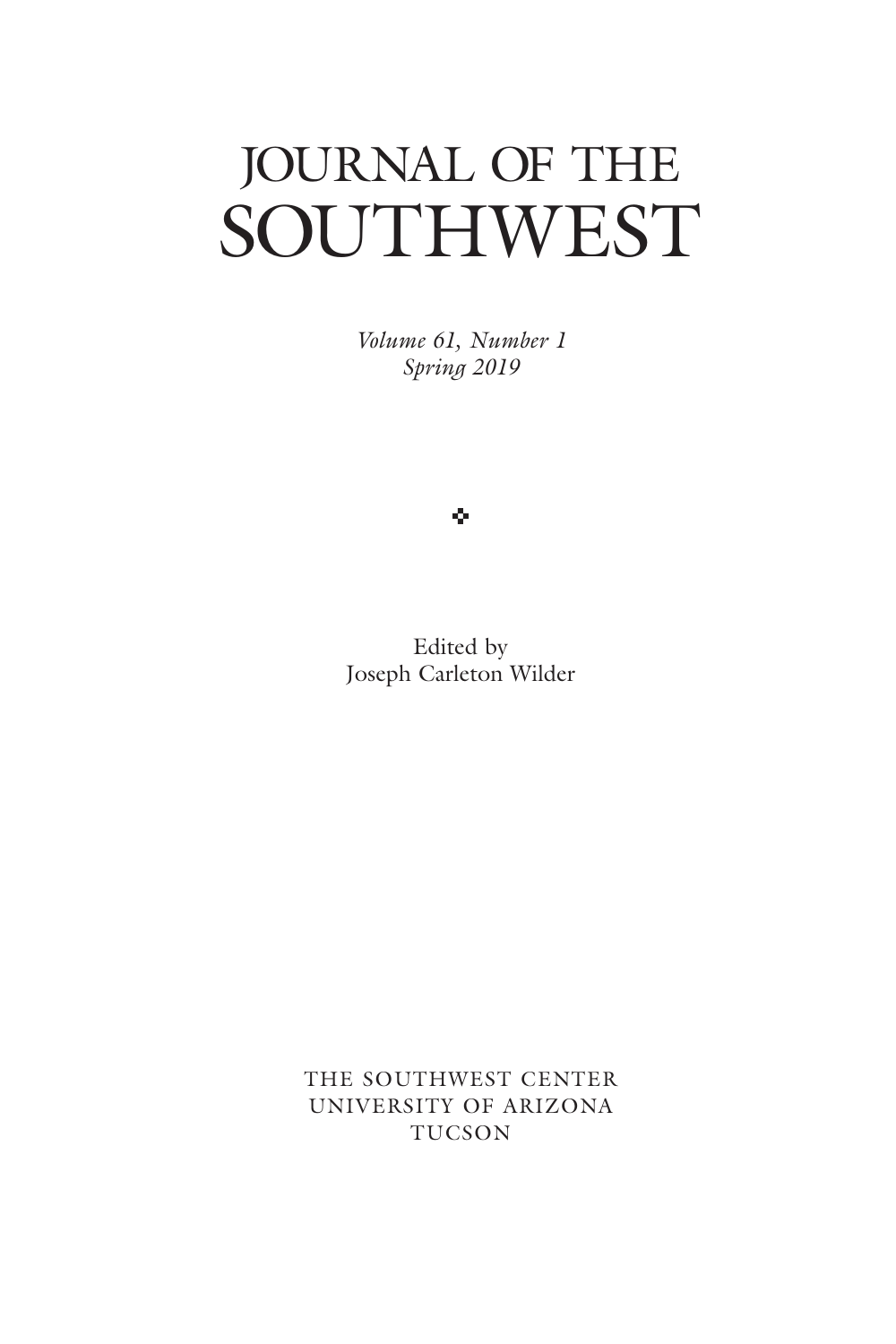### Associate Editor

JEFFREY M. BANISTER

#### Production

MANUSCRIPT EDITING: DEBRA MAKAY

DESIGN & TYPOGRAPHY: ALENE RANDKLEV West Press, Tucson, AZ

COVER DESIGN: CHRISTINE HUBBARD

#### Editorial Advisors

**LARRY EVERS** University of Arizona

JACQUES GALINIER CNRS, Université de Paris X

CURTIS M. HINSLEY Northern Arizona University

**MARIO MATERASSI** Università degli Studi di Firenze

**MARTIN PADGET** University of Wales, Aberystwyth **SYLVIA RODRIGUEZ** University of New Mexico

THOMAS E. SHERIDAN University of Arizona

CHARLES TATUM University of Arizona

FRANCISCO MANZO TAYLOR Hermosillo, Sonora

RAYMOND H. THOMPSON University of Arizona

Journal of the Southwest is published in association with the Consortium for Southwest Studies: Austin College, Colorado College, Fort Lewis College, Southern Methodist University, Texas State University, University of Arizona, University of New Mexico, and University of Texas at Arlington.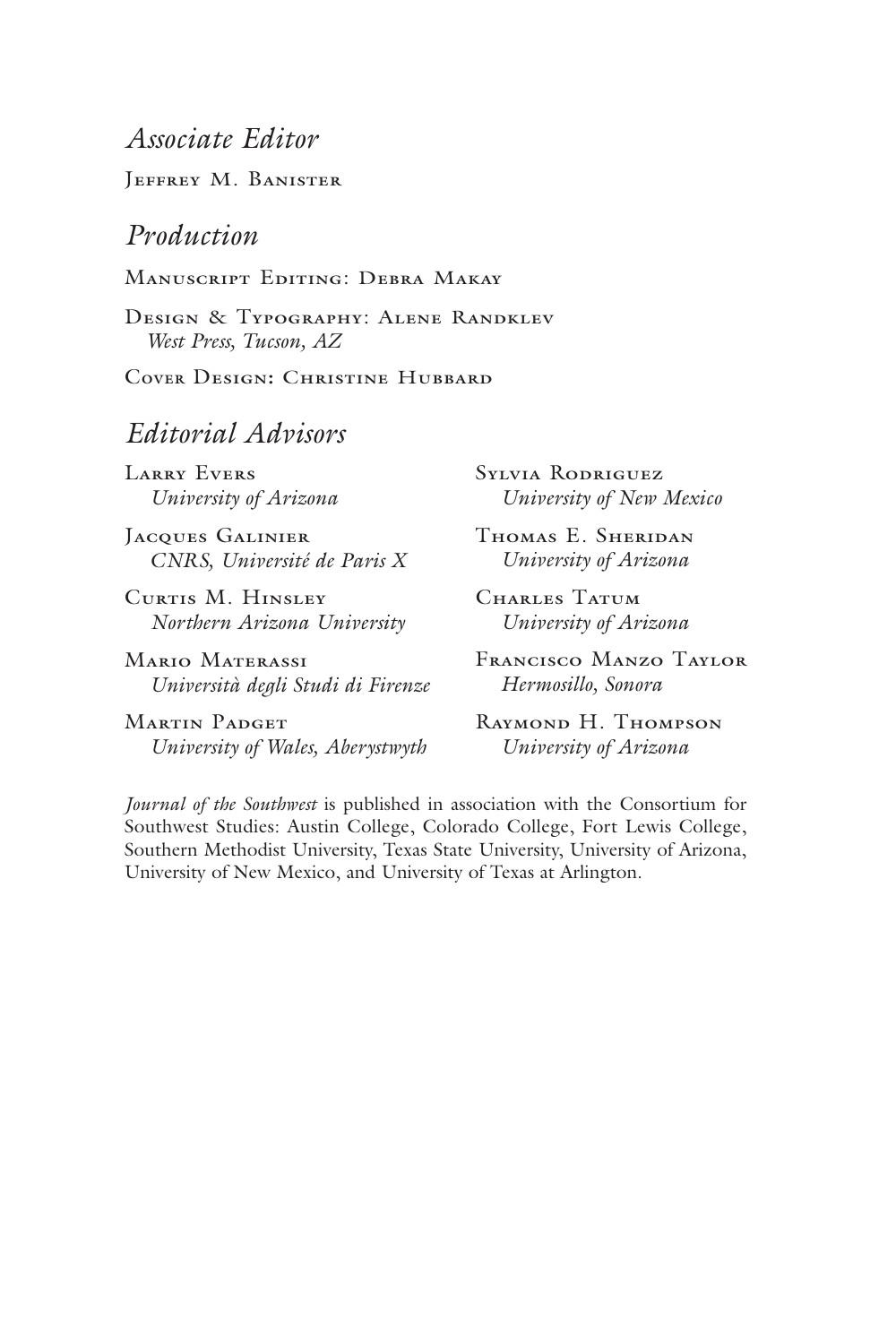## *Contents* <sup>V</sup>**olume** 61, <sup>N</sup>**umber** 1, **Spring** <sup>2019</sup>

Charles Bowden, Historian of the Future Guest edited by Bill Broyles and Bruce J. Dinges

> *Dedicated to J. C. Mutchler, historian, cheesemaker, and friend, who dug this garden but asked us to plant it.*

| Publishing the Southwest                                         | <b>BILL BROYLES</b>                        |                |
|------------------------------------------------------------------|--------------------------------------------|----------------|
|                                                                  | AND BRUCE J. DINGES                        | 1              |
| A Charles Bowden Chronology                                      |                                            | $\mathfrak{2}$ |
| Fore Warning                                                     | <b>CHARLES BOWDEN</b>                      | 5              |
| Charles Bowden, Historian of the Future                          | <b>BILL BROYLES</b><br>AND BRUCE J. DINGES | 7              |
| Charles Bowden's Southwest J. C. MUTCHLER, JIM HARRISON,         | LUIS ALBERTO URREA, AND CLARA JEFFERY      | 37             |
| Woodpecker's Song: A Sister Remembers Charles Bowden             | PEG BOWDEN                                 | 55             |
| Chuck and Me: Being Married to Charles Bowden                    | <b>KATHLEEN DANNREUTHER</b>                | 64             |
| The Cop and the Reporter: Art Carrillo Strong and Charles Bowden | <b>BILL BENOIT</b>                         | 74             |
| Fresh Pages from Charles Bowden                                  | JENNIFER POWERS-MURPHY                     | 86             |
| Last Call at the Café Blood: Charles Bowden and Cuidad Juárez    | MOLLY MOLLOY                               | 94             |
| Carlos y Mí Ciudad / Charles Bowden and My Ciudad Juárez         | JULIÁN CARDONA                             | 123            |